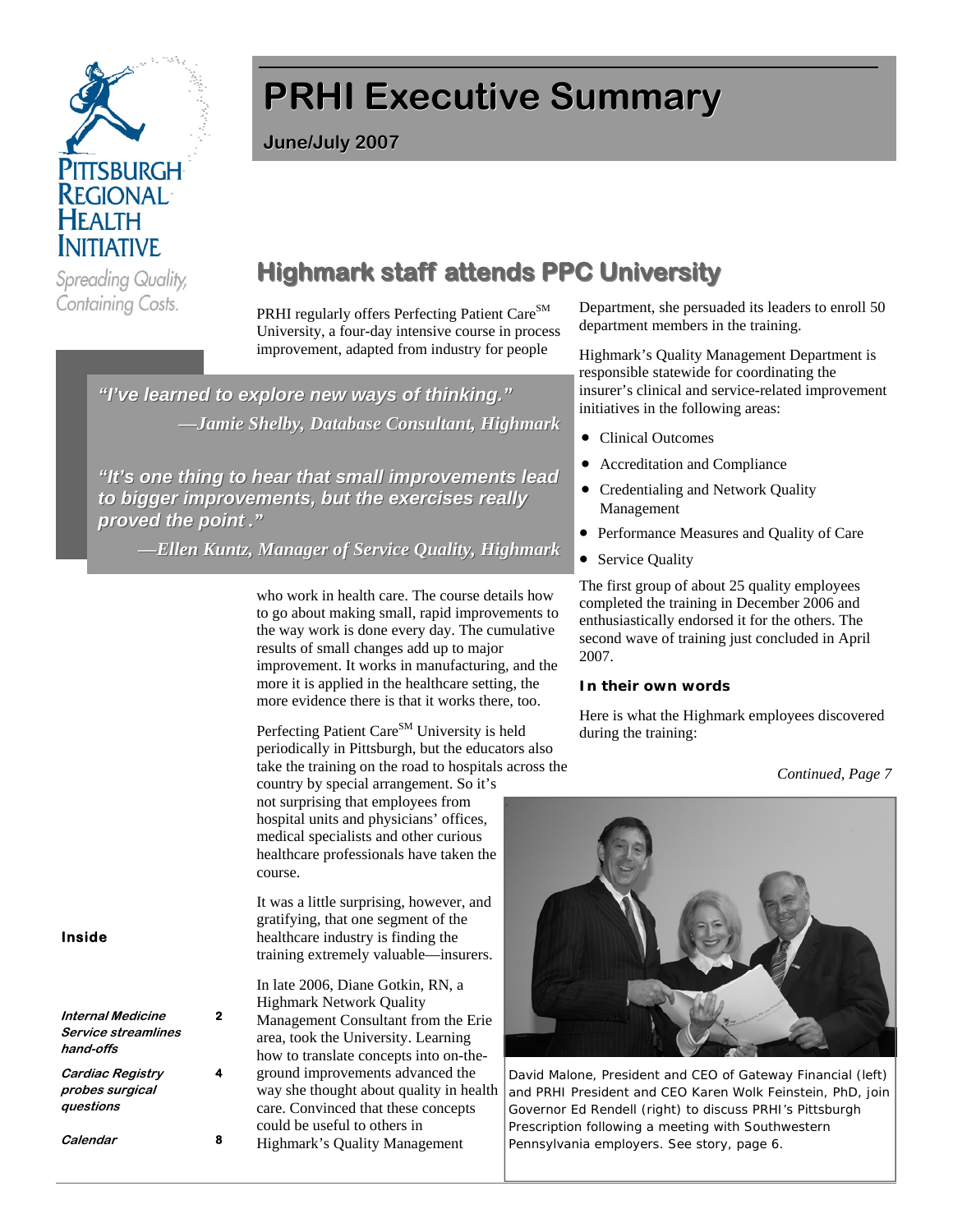# **Physician Champion Program Internal Medicine Service streamlines hand-offs**

It's no secret that patients are at risk during medical "hand-offs," those times when they are transferred from unit to unit, or caregiver to caregiver. A missing piece of information, like a change of medication

*The Joint Commission made a The Joint Commission made a "standardized approach to hand-off communications" a National Patient Safety communications" a National Patient Safety Goal in 2004*

> that is not communicated, can put patients at risk for error. The Joint Commission, a national accreditation body, made a "standardized approach to hand-off communications" a National Patient Safety Goal in 2004.

Hand-offs can involve the day-today exchange of communication about patients' conditions during shift change, or more detailed information required when patients transition from one facility to another. The latter is the focus of a Physician Champion project at UPMC Montefiore Hospital, led by Dr. Adele Towers and Dr. Eric Rodriguez.

In early 2006, Towers and Rodriguez became two of eight Physician Champions selected by the Jewish Healthcare Foundation to pursue projects to improve quality in areas of health care that have proven to be error prone, inefficient or marked by variations in practice and outcomes. The two decided to look at patients in six units on the Internal Medicine Service who were completing acute treatment in a hospital and being transferred to nursing homes for extended care. These transfers typically involve frail patients with multiple medical conditions, many of whom also have functional and cognitive impairment. Their complex medical condition can overwhelm the tenuous process of transferring information along with the patient.

#### **The team**

Dr. Towers is the first to admit that selecting committed team members has been the key to the project. Joining Towers and Rodriguez in untangling the lines of communication are:

- Geriatric nurses, Cathy Hammel, RN, and Diane Krueger, RN
- Social worker, Mary Ellen Cowan, **MSW**
- Research Coordinator, Heena Sheth, MD

"Nursing homes are stressed and under staffed," said Dr. Towers. "Getting to know their needs understanding them as our 'customers'—really opened up a host of ideas."

Part of the Physician Champion award included attendance at the Perfecting Patient Care<sup>SM</sup> University, offered through the Pittsburgh Regional Health Initiative (PRHI). The four-day course enabled the team to begin to look at communication problems through new eyes.

The team took a field trip to Charles Morris Nursing and Rehabilitation Center, the nursing home run by the Jewish Association on Aging, to observe the "receiving end" of patient transfers.

"It was very revealing for us to see how it worked on their end," said Krueger. "It made it easier for us to start talking with everyone at this end, to see first-hand how the process really worked, and how we could make it work better."

Towers added that, at first, the idea of fixing all problems at once was overwhelming. The class taught them how to untangle problems and start in one small area.

It came down to a form.

Physicians have forms for standardized orders; nurses don't. And physicians didn't have a form that was specific about transfer to a skilled nursing facility.

So Towers and Rodriguez created a form for physicians and others on the staff to coordinate their efforts (Figure 1). And the nurses created a form to accompany each patient on transfer that would be exhaustively complete, but easy to fill out (Figure 2). These forms would include the most up-to-date information on each patient's treatment plan and condition.

#### **Complex communications**

Discharging patients from hospital to nursing home is a complicated affair.

Typically, a primary nurse or physician decides whether a patient is becoming medically stable and will likely be released to a nursing home within the next several days. That decision triggers a visit from a social worker, who contacts family members to discuss nursing home preferences and other needs. (The six pilot units can discharge patients to any of the region's 100-plus nursing homes.) But without a consistent way to communicate information about the patient's condition, social workers had to gather it themselves by interviewing the patient and nurse and looking in the computer records. Subtle bits of information were often lost in this process.

Social workers usually refer the patient to several places at once, since the first choice facility may not have space. There's a wait for the nursing home to reply to the social worker. When the nursing home replies, the social worker notifies the nurse, and transportation services are arranged. The nurse calls the facility and talks to a nursing home nurse before the patient leaves, then faxes discharge instructions from the physician.

"Various people have to get involved, and many different documents need to go with each patient. All those steps need to happen before the patient is ready to go," said Krueger. "Our biggest goal is to get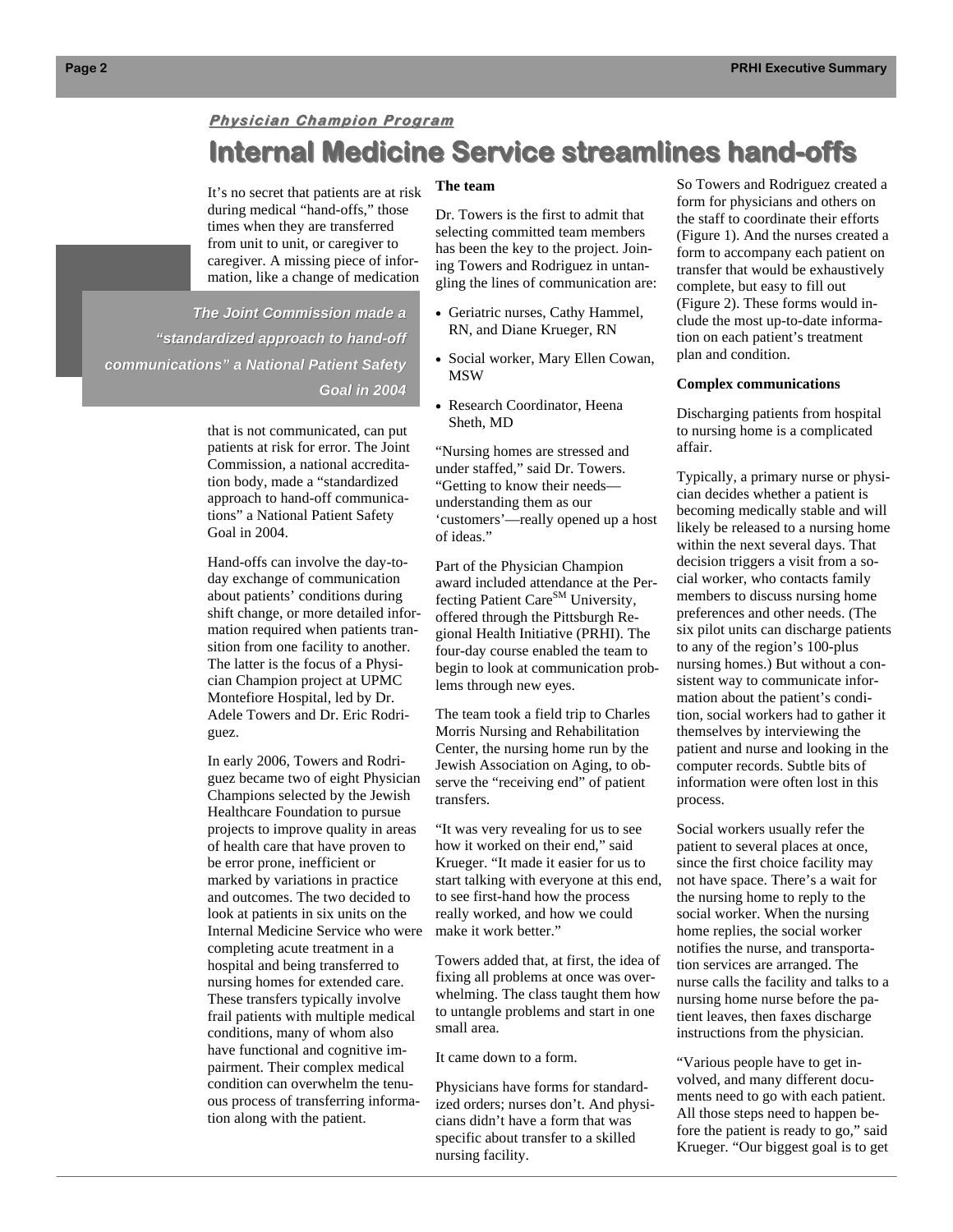the right information to the right place, to make sure the nursing home has it before the patient arrives, so there's no delay in treatment when they get there."

#### **Building a better form**

The team decided to concentrate on building a comprehensive form that would communicate all (and only) the necessary pieces of information about each patient. They interviewed 67 staff members all along the continuum of care—nurses, doctors, social workers, transportation workers, and nursing home personnel. In looking at the transfer process, they discovered that their satisfaction scores weren't bad… but some critical areas of care were inadequately communicated. They believed they could do better communicating a patient's risk for falls, for example, or their code status, or whether blood sugar monitoring was required.

"Unless you're prompted to remember and communicate, some of these things get lost," said Krueger.

Over several months the team made additions, deletions and clarifications to the form and had dozens of staff members try it out. Their suggestions were incorporated to make the form more and more complete.

Nursing homes were gratified when, during the testing, they received phone calls following transfers to see whether they had all of the information they needed, and what could be done better.

"In the pilot units, the nurses were involved and have seen variations in the form as it was being developed. So they know it's coming," said Krueger.

After months of trials, a well informed staff began using the form in mid-April. The team will continue following up each transfer with a phone call to see whether the information was complete and what could be better.

"The form will always be a work in progress," said Krueger. "But we have a template that we never had before."

The project was selected for inclusion in the UPMC Quality Improvement Fair held earlier this Summer.

#### **SNF TRANSFER CHECKLIST**

| To be completed by Physician:                                                                        |                                                                                                                             |                                                                              |  |  |
|------------------------------------------------------------------------------------------------------|-----------------------------------------------------------------------------------------------------------------------------|------------------------------------------------------------------------------|--|--|
| SNF Discharge Orders<br>ο<br>$\Box$<br>Dictated Physician Transfer Summary                           |                                                                                                                             |                                                                              |  |  |
|                                                                                                      |                                                                                                                             |                                                                              |  |  |
| To be completed by Clinical Social Work / Care Management<br>ο                                       | Complete first 2 lines of Nursing Transfer Report and give to Nurse to complete                                             |                                                                              |  |  |
| $\Box$<br><b>PASRR</b>                                                                               |                                                                                                                             |                                                                              |  |  |
| α<br>Certificate of Medical Necessity<br>Freedom of Choice<br>$\Box$                                 |                                                                                                                             |                                                                              |  |  |
| Finalize ongoing therapies, i.e. dialysis, radiation therapy, etc.<br>α                              |                                                                                                                             | Figure 1, left. Towers,                                                      |  |  |
| $\Box$<br>Confirm patient and family aware of transfer                                               |                                                                                                                             | Rodriguez and team relied on                                                 |  |  |
| о<br>α<br>Arrange transportation                                                                     | Verify specialty medications, dressings and/or equipment is available at SNF                                                | the principles of Perfecting                                                 |  |  |
| α                                                                                                    | Fax updated Nursing Transfer Report to SNF (as soon as transportation arrangements are                                      |                                                                              |  |  |
| made)<br>$\Box$<br>Fax SNF Discharge Orders to SNF (as soon as available)                            |                                                                                                                             | Patient Care <sup>SM</sup> to create a                                       |  |  |
| Enter documentation in the medical record to include:<br>α                                           | form that would help                                                                                                        |                                                                              |  |  |
| Name and telephone number of receiving facility<br>Time and level of transport                       | coordinate efforts during                                                                                                   |                                                                              |  |  |
| Name and telephone number of ambulance provider                                                      | transfer.                                                                                                                   |                                                                              |  |  |
| Location of PASRR and Freedom of Choice<br>$\Box$<br>Inform RN of transport time, report/fax numbers |                                                                                                                             |                                                                              |  |  |
| Notify RN to send MARs from date antibiotics started if necessary<br>о                               |                                                                                                                             |                                                                              |  |  |
|                                                                                                      |                                                                                                                             |                                                                              |  |  |
| To be completed by Unit Secretary:<br>Copy Medical Record and include:                               |                                                                                                                             |                                                                              |  |  |
| Face Sheet                                                                                           |                                                                                                                             |                                                                              |  |  |
| Physician H&P<br>Physical and Occupational Therapy Notes                                             |                                                                                                                             |                                                                              |  |  |
| Interdisciplinary Plan of Care                                                                       |                                                                                                                             |                                                                              |  |  |
| Physician Progress Notes                                                                             |                                                                                                                             |                                                                              |  |  |
| Medication Reconciliation Form<br>Print Physician Transfer Summary from Cerner<br>о                  |                                                                                                                             |                                                                              |  |  |
| о<br>Print copy of most recent MAR                                                                   |                                                                                                                             |                                                                              |  |  |
| To be completed by Nurse:                                                                            |                                                                                                                             |                                                                              |  |  |
| α                                                                                                    | Complete Nursing Transfer Report form provided by Social Services                                                           | Figure 2, below. The team                                                    |  |  |
| $\Box$<br>Call Nurse to Nurse Report<br>$\Box$<br>Send patient with:                                 |                                                                                                                             | took months to create a                                                      |  |  |
| Copy of Medical Record                                                                               |                                                                                                                             | comprehensive, easy-to-use                                                   |  |  |
| Physician Transfer Summary                                                                           |                                                                                                                             | form to accompany patients                                                   |  |  |
| Nursing Transfer Report<br>Copy of most recent MAR                                                   |                                                                                                                             | on transfer.                                                                 |  |  |
| Copy of MARs if antibiotics needed                                                                   |                                                                                                                             |                                                                              |  |  |
| Copy of Micro Report if needed<br>Copy of SNF Discharge Orders                                       |                                                                                                                             |                                                                              |  |  |
|                                                                                                      | Completed PASRR form and Certificate of Medical Necessity form for transport                                                |                                                                              |  |  |
| (provided by social services)<br>Special equipment                                                   |                                                                                                                             |                                                                              |  |  |
|                                                                                                      | <b>NURSING TRANSFER REPORT</b>                                                                                              |                                                                              |  |  |
|                                                                                                      | PLEASE SPECIFY INITIAL OR TRANSFER REPORT                                                                                   |                                                                              |  |  |
|                                                                                                      |                                                                                                                             |                                                                              |  |  |
|                                                                                                      | Initial Report, Date:                                                                                                       |                                                                              |  |  |
|                                                                                                      | Transfer Report, Date:<br>Person contacted:                                                                                 | Phone Numbe                                                                  |  |  |
|                                                                                                      | Name of Social Worker/Case Manager initiating form:<br>Reason for transfer:<br>Rehab<br>Wound Care<br>$\Box$ IV antibiotics | Phone number<br>$\Box$ Other:                                                |  |  |
|                                                                                                      | Family Contact/Responsible Party:                                                                                           | Relationship:<br>Phone                                                       |  |  |
|                                                                                                      | Diagnosis/Past Medical Hx:                                                                                                  |                                                                              |  |  |
| <b>NUR</b><br>$\Box$ Yes<br>No (Please send Skin U                                                   | Surgery/Procedures:                                                                                                         | Check if patient has a pacemaker                                             |  |  |
| Skin: Intact?<br>Pressure Ulcer Viv                                                                  | Allergies/Adverse Medication Reaction:                                                                                      |                                                                              |  |  |
| Drainage: Yes                                                                                        | <b>Vital Signs</b><br><b>Pain Assessment</b>                                                                                | <b>Code Status</b>                                                           |  |  |
| Wound Care (Describe):                                                                               | $\n  Pair: \square No \square Yes$<br>Temp:<br>Height                                                                       | <b>Ongoing Therapies</b><br>Full code<br>Hemodialysis                        |  |  |
| <b>□</b> JP<br>$\Box$ T-T<br>Drains:                                                                 | Pain Location:<br>Weight:<br>Pulse                                                                                          | <b>DNR</b><br>Peritoneal dialysis                                            |  |  |
| $\Box$ Spe<br>Equipment Needed:<br>Wound Vac                                                         | BP<br>Resp                                                                                                                  | CMO<br>Radiation Therapy                                                     |  |  |
| Oxygen at                                                                                            | e Ox Sat                                                                                                                    |                                                                              |  |  |
| Respiratory: Room Air<br>$\Box$ Prn $\Box$ with<br>$\Box$ Continuous                                 | <b>Mental/Behavioral Status</b>                                                                                             |                                                                              |  |  |
| Trach (Humidification recommended                                                                    | $\Box$ Oriented x _<br>Alert                                                                                                | Restraints or sitters used during hospital stay                              |  |  |
|                                                                                                      | Always confused<br>Forgetful<br>Confused                                                                                    | Intermittently Confused                                                      |  |  |
| <b>IV Access</b>                                                                                     | Combative or agitated<br>Lethargic                                                                                          |                                                                              |  |  |
| Peripheral Midline<br>Continent                                                                      | Wandering<br>Inappropriate behavior<br>Explain                                                                              |                                                                              |  |  |
| PICC<br>HD Catheter<br>Intermittent St<br>Foley; date in<br>п<br>Central                             | <b>Functional Status</b>                                                                                                    | <b>Assistive Devices</b>                                                     |  |  |
| Port<br>Reason for Fo<br>L.                                                                          | Up ad ib Non weight bearing RUE LUE LE RLE LUE                                                                              | Walker Cane                                                                  |  |  |
|                                                                                                      | $\Box$ of 1 $\Box$ of 2 $\Box$ other:<br>Up with assistance<br><b>Fall Risk</b>                                             | Wheelchair<br>Othe                                                           |  |  |
| <b>Nutrition</b>                                                                                     | Low Risk<br>High Risk, specify interventions used:                                                                          |                                                                              |  |  |
| Aspiration Precautions<br>Assist with meals                                                          |                                                                                                                             |                                                                              |  |  |
| Thickened liquids<br>NPO<br>$\Box$ TP                                                                | <b>Communications Deficits</b><br><b>Hearing Deficits</b><br>$\Box$ No<br>$\Box$ Yes<br>No                                  | Hearing Aids<br><b>Vision Deficits</b><br>Right Left<br>$\Box$ No $\Box$ Yes |  |  |
| Tube Feedings: (Specify type of tube and product):                                                   | ∏ нон<br>$\Box$ Deaf<br>Yes, explain:                                                                                       | Bilateral<br>$\Box$ Glasses<br>Legally Blind                                 |  |  |
|                                                                                                      |                                                                                                                             | Location:                                                                    |  |  |
| Signature of Nurse                                                                                   | C-Diff<br>$\Box$ MRSA<br><b>Infection Control</b><br>VRE<br>Comments: (i.e. history of/ active/ date of culture)            | Other:                                                                       |  |  |
|                                                                                                      | Vaccinations given during hospital stay, specify date:                                                                      | Pneumovax:<br>Influenza                                                      |  |  |
|                                                                                                      | If significant changes in status have occurred prior to                                                                     |                                                                              |  |  |
| Diet type/consistency:<br>Date<br>Date Form Updated<br>Signature of Nurse Updating Form              | Print Name<br>lscharge, please complete a new form                                                                          |                                                                              |  |  |
|                                                                                                      | If minimal change, please sign and date updated info                                                                        |                                                                              |  |  |
| <b>Additional Information:</b>                                                                       |                                                                                                                             |                                                                              |  |  |
|                                                                                                      |                                                                                                                             |                                                                              |  |  |
|                                                                                                      |                                                                                                                             |                                                                              |  |  |
|                                                                                                      |                                                                                                                             |                                                                              |  |  |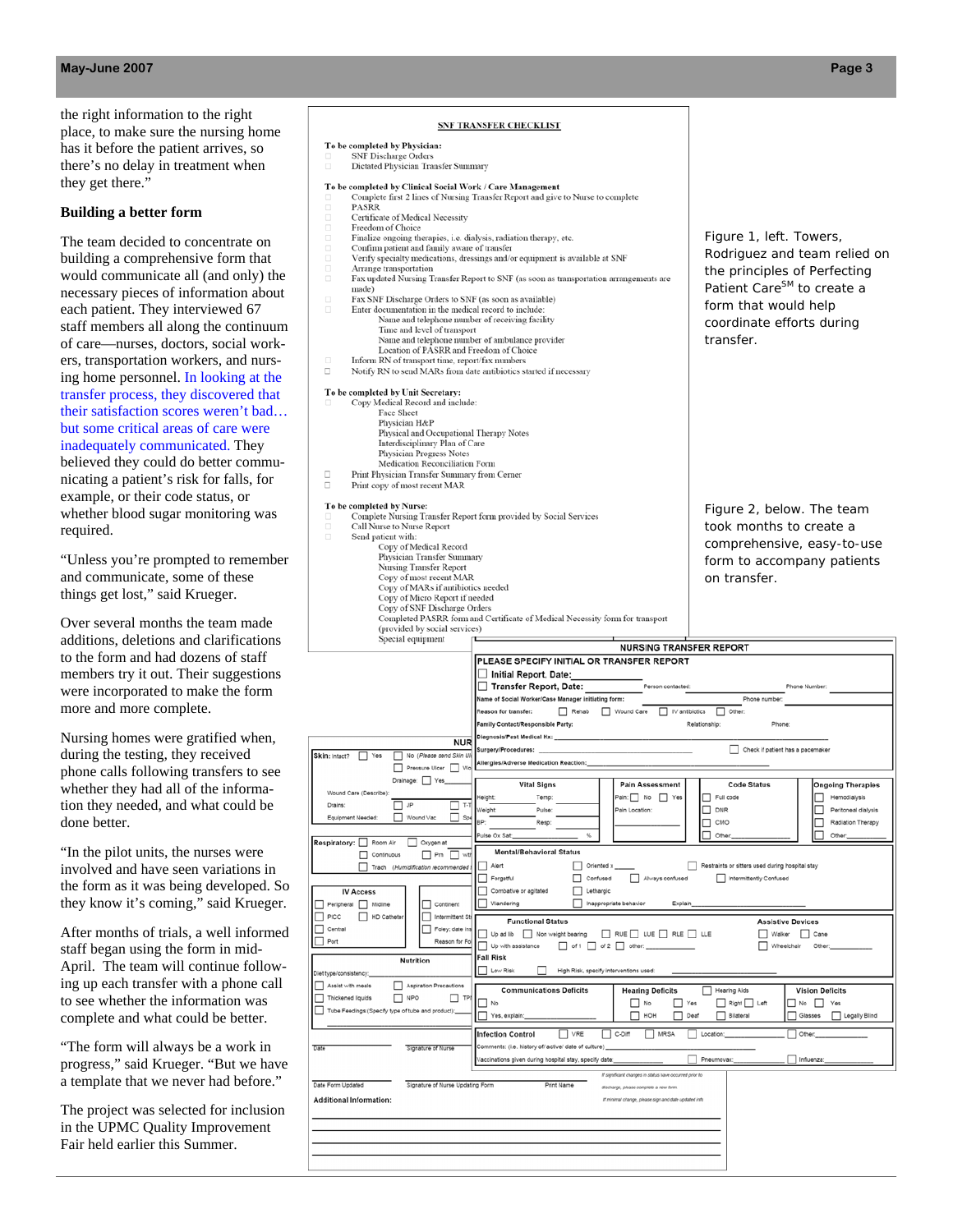# **PRHI Cardiac Registry Cardiac Registry probes surgical questions Cardiac Registry probes surgical questions**

Coronary artery bypass graft (CABG) surgery is one of modern medicine's most intricate surgeries. About 350,000 of them are performed each year in the United States. CABG is an effective treatment for people with blocked coronary arteries and angina (chest pain). With this

Instead, the surgeon, using specialized technology, holds and stabilizes portions of the heart during surgery, attaching the bypass grafts while the rest of the heart keeps pumping.

Proponents of off-pump CABG cite shorter hospital stays, fewer blood

### *What do our own numbers say? What do our own numbers say?*

*Two types of bypass surgery are in favor, one involving the heartlung bypass machine, one without.* 

*The Cardiac Working Group (CWG) and PRHI Cardiac Registry The Cardiac Working Group (CWG) and PRHI Cardiac Registry provide a way for the cardiac teams of Southwestern Pennsylvania to begin asking, "Do the patients in our region have better outcomes and fewer complications with one type of bypass surgery outcomes and fewer complications with one type of bypass surgery as opposed to another?" as opposed to another?"* 

*Definitive answers may be in the future, but the Registry provides a way to find out ultimately. a way to find out ultimately.*

> procedure, arteries and/or veins are harvested from the body (e.g. from the upper chest or legs) and grafted to the heart to create new routes around narrowed and blocked arteries. This allows enough blood flow to deliver oxygen and nutrients to the heart muscles.

Traditionally, during this delicate and demanding procedure, the beating heart is temporarily stilled, and the function of pumping the blood is taken over by the heartlung bypass machine as the surgeon attaches the grafts to bypass blocked arteries.

Within the past several years, surgeons across the country have begun using a modified form of CABG surgery called off-pump CABG. With this approach, the heart-lung machine is not used.

transfusions, better neurocognition following surgery, and several other advantages. In contrast, other research suggests that off-pump CABG results in higher risk of subsequent graft occlusions due to the technical difficulties of microsurgery on the beating heart, and possibly worse cardiovascular outcomes. Recent national studies indicate that both techniques achieve about the same results. Thus, at present, there is no clear consensus as to when to use conventional onpump versus off-pump CABG surgery, or which patients are better candidates for one procedure or the other.

#### **WHAT ABOUT PITTSBURGH?**

The Cardiac Working Group (CWG) provides a way for the cardiac teams of Southwestern Pennsylvania to

ask, "What percentage of patients in our region receive off-pump CABG? Do the patients in our region have better outcomes and fewer complications with one type of CABG as opposed to another?"

The answers to these questions are based on input from the more than 13,000 CABG surgeries performed in the region since 2002. The CWG, a regional collaboration of surgeons, cardiologists, anesthesiologists, perfusionists, intensive care nurses, and other members of the hospital team from ten of the region's cardiac centers, have kept a registry of cases. The CWG Registry provides systematic analysis of the performance of CABG surgery in Western Pennsylvania. By protocol, data from all consecutive CABG surgeries from participating hospitals go into the Registry. By continuously analyzing the data for answers to provocative questions, the CWG provides the community with continuous improvements in the quality,

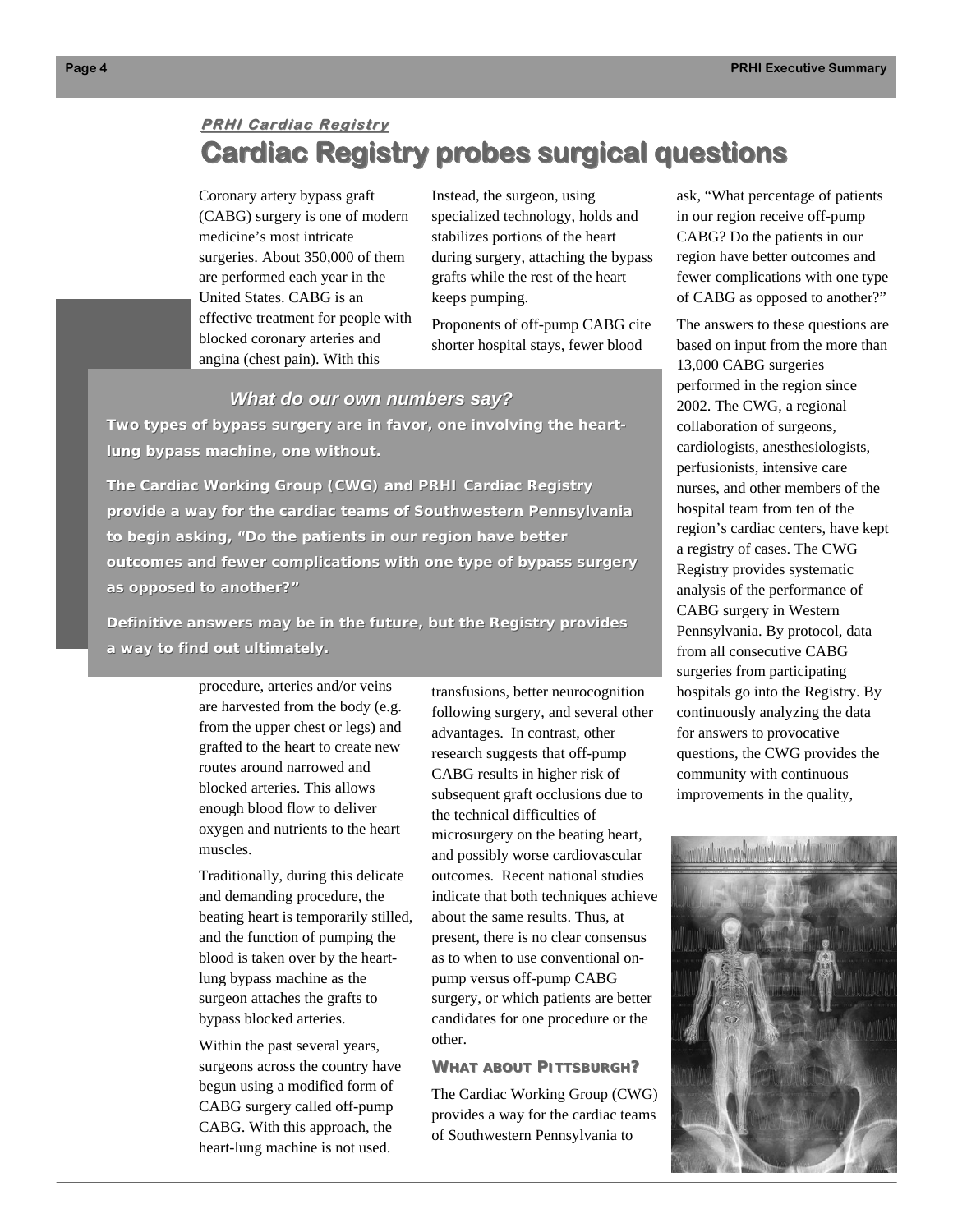

*Figure 1. Number of Off-Pump CABG surgeries performed in 10 participating cardiac centers in Southwestern Pennsylvania.* 

safety, and effectiveness of cardiac care.

Surgeons have been provided with information about off-pump CABG which has shown that its performance remains highly variable across the ten CWG hospitals (See Figure 1) The CWG hospitals (labeled A through J) range in their performance of off-pump CABG

from 1.4% of treated patients to a high of 21.6%, with a median of 11.6%. Figure 2 shows that the use of off-pump CABG surgery has varied during the years 2002-2006, but not in a consistent manner, ranging from a low of 11.2% (2005) to a high of 18.1% (2002).

Perhaps the most significant finding, however, is that patients undergoing



*Figure 2. Use of Off-Pump CABG has varied from year to year in Southwestern Pennsylvania.* 

on-pump or off-pump procedures have about the same percentage of major in-hospital complications (death: 2.0% vs. 2.1%, stroke: 1.7% vs. 1.5%, deep sternal wound infection: 0.5% vs. 0.5%, surgical treatment for thoracic bleeding: 2.3% vs. 3.0%).

### **A MATTER OF PREFERENCE, PENDING MORE DATA**

Results from the CWG Registry indicate there is surgeon and hospital preference for the use of off-pump CABG surgery, but no clear evidence of a more favorable or adverse inhospital outcome compared to the use of traditional CABG surgery with cardiopulmonary bypass.

In the meantime, the decision is likely to be driven largely by medical conditions of the patient, personal preference and experience of the treating surgeon, and consultation with the patient. Regardless of the current lack of definitive conclusions about which procedure is better for which patients, both on and off-pump CABG procedures typically result in excellent patient outcomes in Southwestern Pennsylvania.

The CWG Registry will continue to track changes and monitor outcomes for both on-pump and off-pump CABG surgeries. New knowledge gathered over time through the Registry and other regional registries will add to the national research base about the off-pump/on-pump question—such as, which patients will be better candidates for each kind of surgery.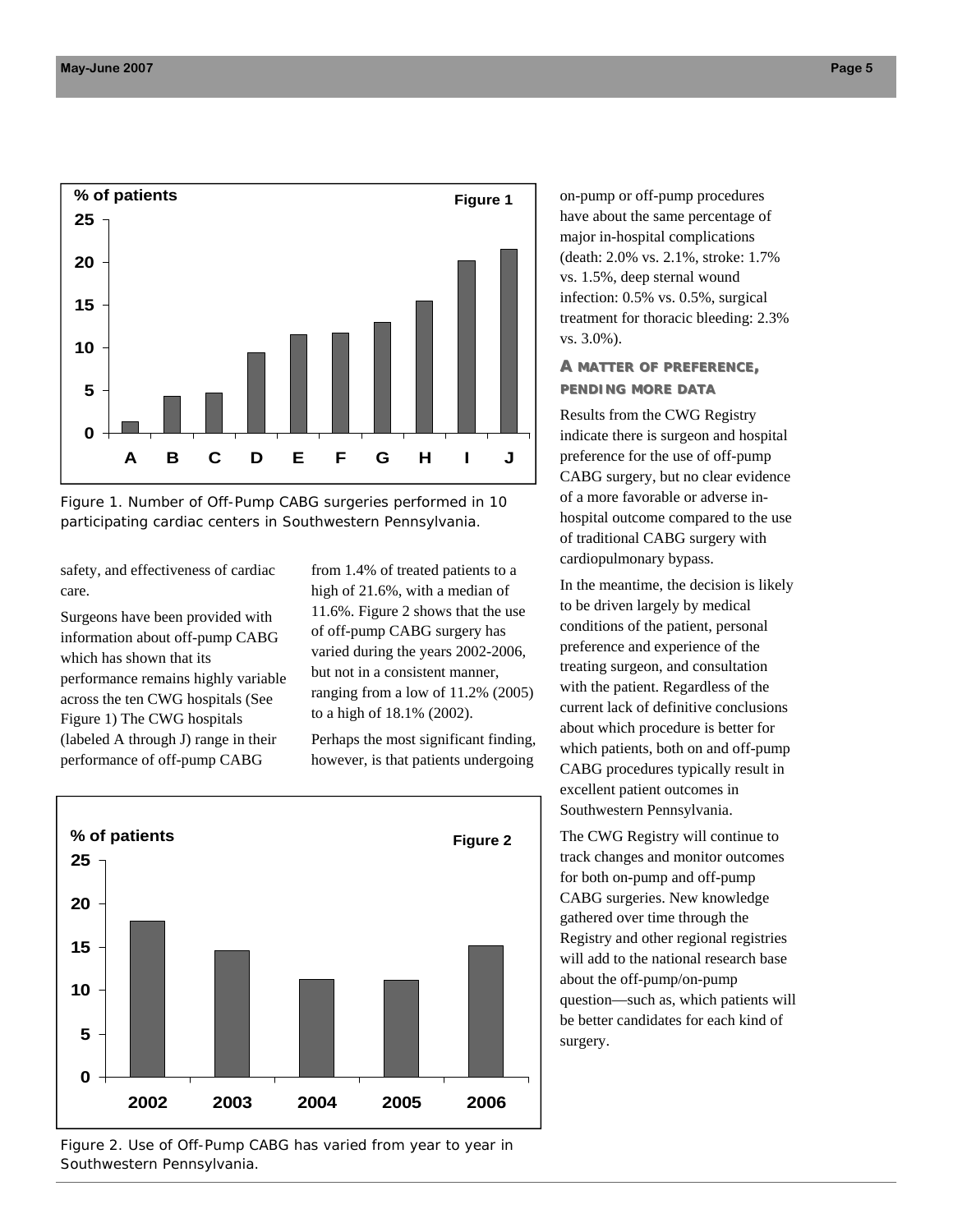# **Governor Rendell speaks in support Governor Rendell speaks in support PRHI unveils the "Pittsburgh Prescription" PRHI unveils the "Pittsburgh Prescription"**

The Pittsburgh Regional Health Initiative has offered a roadmap for Southwestern Pennsylvania employers seeking ways to lower the cost of health care while improving quality and safety.

cost improvements. In other regions, for example, employers are finding novel ways to support and encourage better ways of caring for employees with chronic illnesses.

## *The Pittsburgh Prescription The Pittsburgh Prescription*

- 1. Work Process Improvement: employers could support efforts to introduce basic process improvement principles to healthcare settings. This support could include lending their experts to healthcare institutions, providing time for in-house experts to work with PRHI's Perfecting Patient Care<sup>SM</sup> University, or hosting lunchtime learning sessions.
- 2.**Workplace Support for Chronic Disease Prevention and Management: Workplace Support for Chronic Disease Prevention and Management:** whether whether through workplace wellness programs or participation in initiatives such as "Living My Life" or the Pittsburgh Alliance for Chronic Care Transformation, employers can help improve chronic care, which currently accounts for 83 percent of all healthcare spending.
- 3. Health Information Technology: whether using their clout with vendors or bringing their expertise to bear, employers can help promote the use and interoperability of health information systems.
- 4. Payment Reform: employers can encourage alignment of incentives in health care by collaborating with providers and payers in regional demonstrations designed to reward higher quality and greater efficiency.

PRHI unveiled the four-part "Pittsburgh Prescription" in April in response to federal and state healthcare agendas that encourage regional coalitions to serve as catalysts for reform.

In announcing the plan, PRHI President and Chief Executive Officer Karen Wolk Feinstein, PhD, told employers attending an April 17th meeting of the Regional Investors Council of the Allegheny Conference on Community Development that healthcare reform "must involve your active participation."

Dr. Feinstein said employer involvement is essential to moving health care in the same direction as other industries, to compete on the basis of quality and cost, because employers are effectively "the customers."

Moreover, initiatives involving business stakeholders around the country suggest that employers can bring more than purchasing power to spur quality and

That's just one of the ways PRHI suggested that businesses in Southwestern Pennsylvania can help bring about healthcare reform and lower costs at the local level.

Among others, they can use their expertise and their clout with vendors to help hasten the deployment of interoperable information systems that could make health care safer, more efficient and more able to track the quality of outcomes. Businesses with in-house capability in process engineering also could lend experts to help advance the use of continuous quality improvement methods in healthcare settings. In addition, companies also could participate in demonstrations to realign healthcare payments to reward the best practices of care.

"It's no secret that employers are struggling with healthcare costs," said David Malone, president and ceo of

Gateway Financial and Chairman of the Greater Pittsburgh Chamber of Commerce.

"But it's not been clear to many that they can actively involve themselves in bringing costs down and that they can do so by supporting the same kind of quality improvement methods, information technologies and payment incentives that drive their own businesses," added Mr. Malone, who also spoke at the Regional Investors meeting.

 Both Governor Rendell and Andrew Croshaw, senior policy advisor to U.S. Health and Human Services Secretary Michael Leavitt, addressed the Regional Investors meeting about the importance of regional coalitions in advancing state and federal healthcare agendas.

 "Reform plans seldom are onesize-fits-all and my healthcare reform plan, Prescription for Pennsylvania takes that into account," Governor Rendell said. "That's why groups like the Pittsburgh Regional Health Initiative are critical to taking the basic reforms and building on them to make sure they make sense and work for the unique regions throughout our Commonwealth."

Also speaking at the Regional Investors meeting were representatives of the healthcare provider and insurance sectors, to give their perspectives on ways employers can help.

Diane Holder, president of UPMC Health Plan, noted that employers can support changes in the management of chronic illnesses among their employees by providing employees with the right tools and incentives to assess their health risks and mitigate them.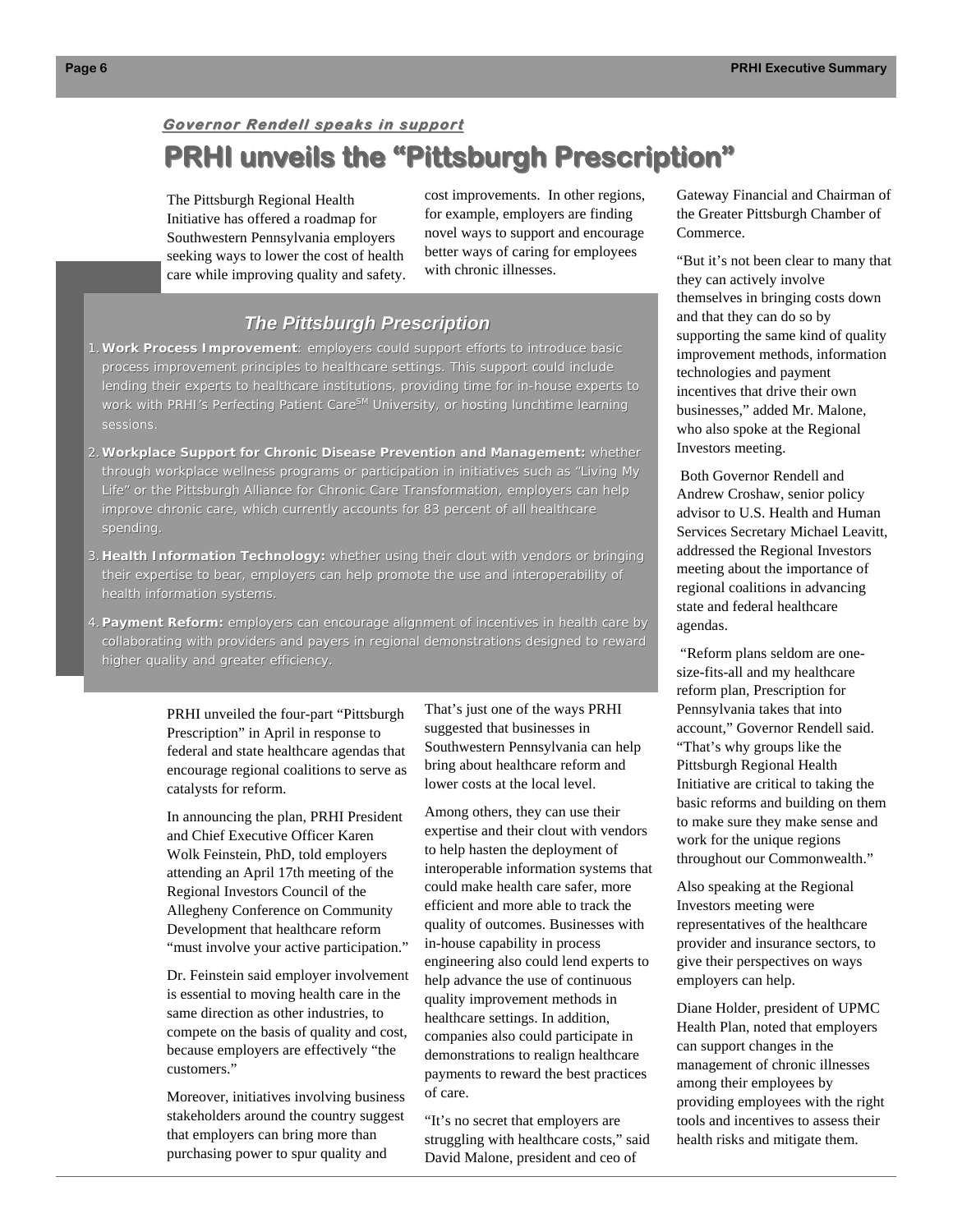Noting the wide variations in care for the same conditions across the country.

Donald Fischer, MD, senior vice president and chief medical officer of Highmark Blue Cross Blue Shield, said his company stood ready to help employers participate in demonstrations to ensure that healthcare payments reward best practices.

Tami Merryman,vice president of UPMC Health System's Center for Quality and Innovation, told attendees that UPMC has used quality improvement methods to dramatically increase efficiency at Hillman Cancer Center and that employers can provide support for process engineering principles such as TPS and Lean.



Governor Rendell describes his healthcare proposal at a meeting where PRHI and the Allegheny Conference on Community Development convened Southwestern Pennsylvania employers to discuss ways they can advance healthcare reform at the local level. Panelists included (from left) Donald Fischer, MD, senior vice president and chief medical officer for Highmark Blue Cross Blue Shield; Tami Merryman, vice president of UPMC Health System's Center for Quality and Innovation; and Diane Holder, president of UPMC Health Plan; David Malone, president and chief executive officer of Gateway Financial and Chairman of the Greater Pittsburgh Chamber of Commerce.

#### **From page one**

# **Highmark staff attend PPC University**

Said Business Analyst, Jennifer Kreigline, "Our Network Quality Management Consultants are currently consulting physician offices with the following services: screening practice workflow, site recommendations and process redesign ideas. The Perfecting Patient Care<sup>SM</sup> University was an excellent learning experience for the consultants. They will be able to apply many of the principles in the field to help to improve quality in our physician offices."

"The Perfecting Patient Care<sup>SM</sup> University was a rewarding experience for the Quality Management Department at Highmark," said Database Consultant Jamie Shelby. "As a quality driven department, we understand the importance of evaluating processes as part of continuous improvement. The seminar educated the Quality Management Department on finding creative and innovative ways to evaluate and improve current processes and how to 'think outside the box.' I've learned to

explore new ways of thinking, take on new challenges, consolidate and streamline processes, recognize the importance of teamwork, and organize and plan."

Adds Ellen Kuntz, manager of Service Quality , "I found the hands-on activities to be very enlightening. It's one thing to hear that small improvements lead to bigger improvements, but the exercises really proved the point. The 5S and the A3 tools are useful and easy to learn. The time spent on the last day to write our own action plans to take back to our real jobs was beneficial as well."

"That was by far the best educational experience I have ever had! I learned so much," said Administrative Assistant Rae Patton.

#### **Next steps**

The news has traveled. Because of what they have heard from Highmark employees, West Virginia-based Mountain State Blue Cross Blue Shield is scheduling Perfecting Patient Care<sup>SM</sup> University for its employees starting next year.

### **PPC University schedule, 2007**

- **September 17-20** Courtyard Monroeville and UPMC Shadyside Hospital
- **November 13-16** Courtyard Monroeville and Charles Morris Nursing and Rehabilitation Center

*Special classes for 12 or more may still be scheduled. Find further information at:* 

**http://prhi.org/ppcu.cfm**